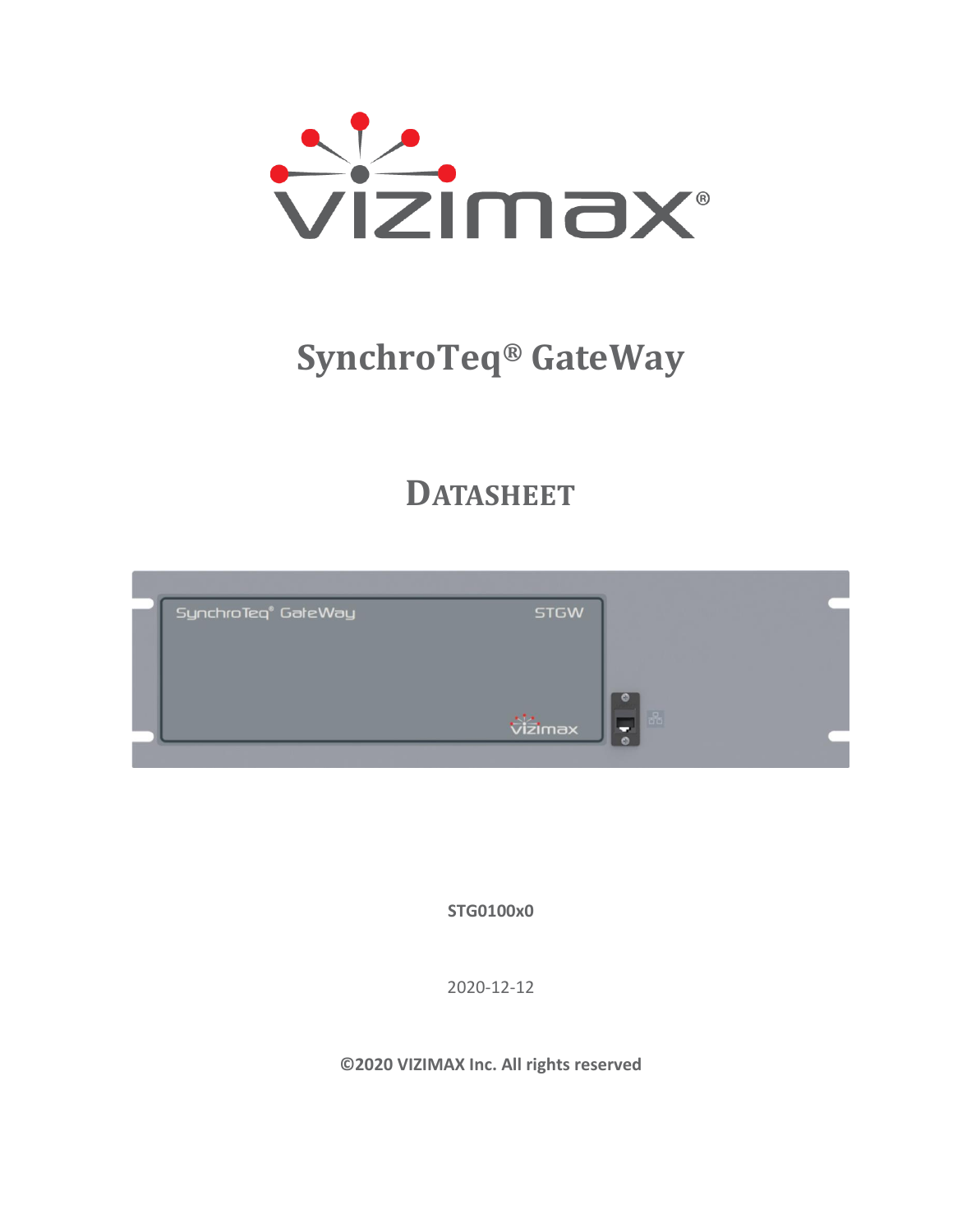# **TABLE OF CONTENT**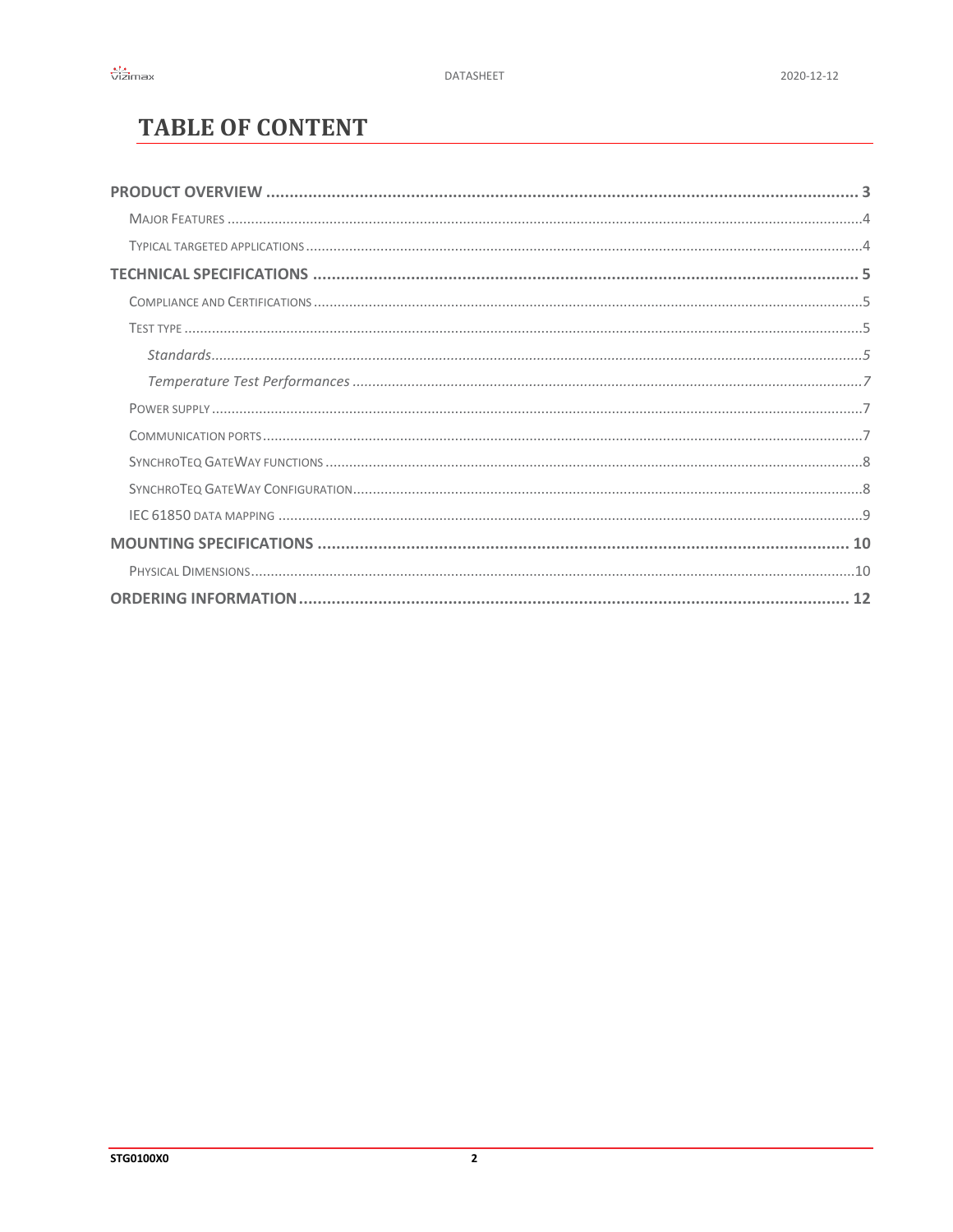## <span id="page-2-0"></span>**PRODUCT OVERVIEW**

The VIZIMAX SynchroTeq GateWay (STG0100x0) offers three major functions:

- Integrate SynchroTeq units (SynchroTeq STU, SynchroTeq Plus and SynchroTeq MV) supervisory control into operational SCADA environment through IEC 61850 protocol.
- Integrate SynchroTeq STU units (\*) to remote maintenance and diagnostic system for asset management through secure TCP/IP web service.
- For SynchroTeq STU units (\*), enable remote parameter edition and value setting through proprietary protocol over secure TCP/IP.

(\*): These functions are natively supported over secure TCP/IP web service for SynchroTeq Plus and SynchroTeq MV units.

A single SynchroTeq GateWay (STG0100x0) can be connected up to four (4) SynchroTeq units over a multidrop RS-485 serial link.



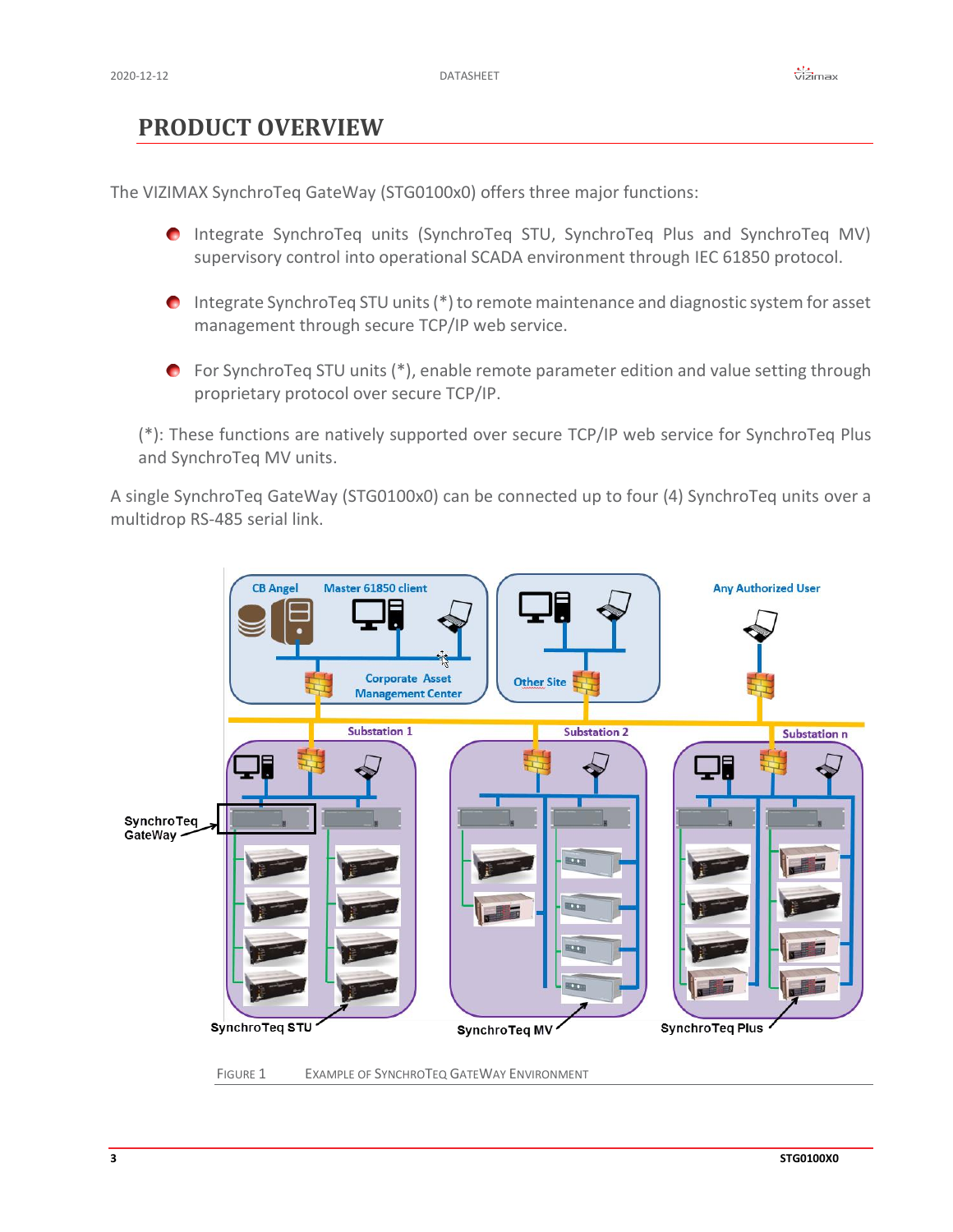#### **MAJOR FEATURES**

<span id="page-3-0"></span>VIZIMAX SynchroTeq GateWay allows:

- **-** Continuously polling, on a multidrop RS-485 serial link, up to 4 SynchroTeq units to retrieve their current status and alarms.
- **-** Supports IEC 61850 Server protocol for reporting specific unit status and alarms, and for processing remote commands (Open / Close).
- **-** Converts and stores up to 500 SynchroTeq STU events into 'user friendly' event XML format and COMTRADE compatible waveform STPEVT format.
- **-** For SynchroTeq STU model, supports converted event transfer (event xml format and waveform stpevt format) to VIZIMAX VUCS software services and CB Angel services.
- **-** Supports 'transparent mode' for remote connection with SynchroTalk configuration tool for SynchroTeq STU units.
- **-** Designed for 19'' rack enclosure (3U).
- **-** Supplied with a universal AC/DC power supply.
- **-** Supports ethernet link over multimode fiber optic with ST connectors (STG010010 model including a media converter).

#### **TYPICAL TARGETED APPLICATIONS**

<span id="page-3-1"></span>The VIZIMAX SynchroTeq GateWay has been specially designed to address the following applications:

- **-** Seamless integration of SynchroTeq units (SynchroTeq STU, SynchroTeq Plus and SynchroTeq MV) in local or remote SCADA operations (collect SynchroTeq unit status and alarms, operate circuit-breakers) through IEC 61850 protocol.
- **-** Seamless integration of SynchroTeq STU model in local or remote asset management center over secure TCP/IP web service, by using VIZIMAX VUCS software services or CB Angel services. This function is natively supported over secure TCP/IP web service for SynchroTeq Plus and SynchroTeq MV units.

VUCS (Vizimax Unified Communication Services): is a Microsoft Windows background service for Server (or workstation) platforms. It automatically collects at a defined polling rate, status information, events and data records from Vizimax SynchroTeq® Plus and SynchroTeq® MV units, and also from SynchroTeq® STU units through a Vizimax SynchroTeq GateWay.

CB Angel: is a secure web based advanced analytics data tool for asset management center optimization. Data from all monitored units is initially collected with the VUCS software.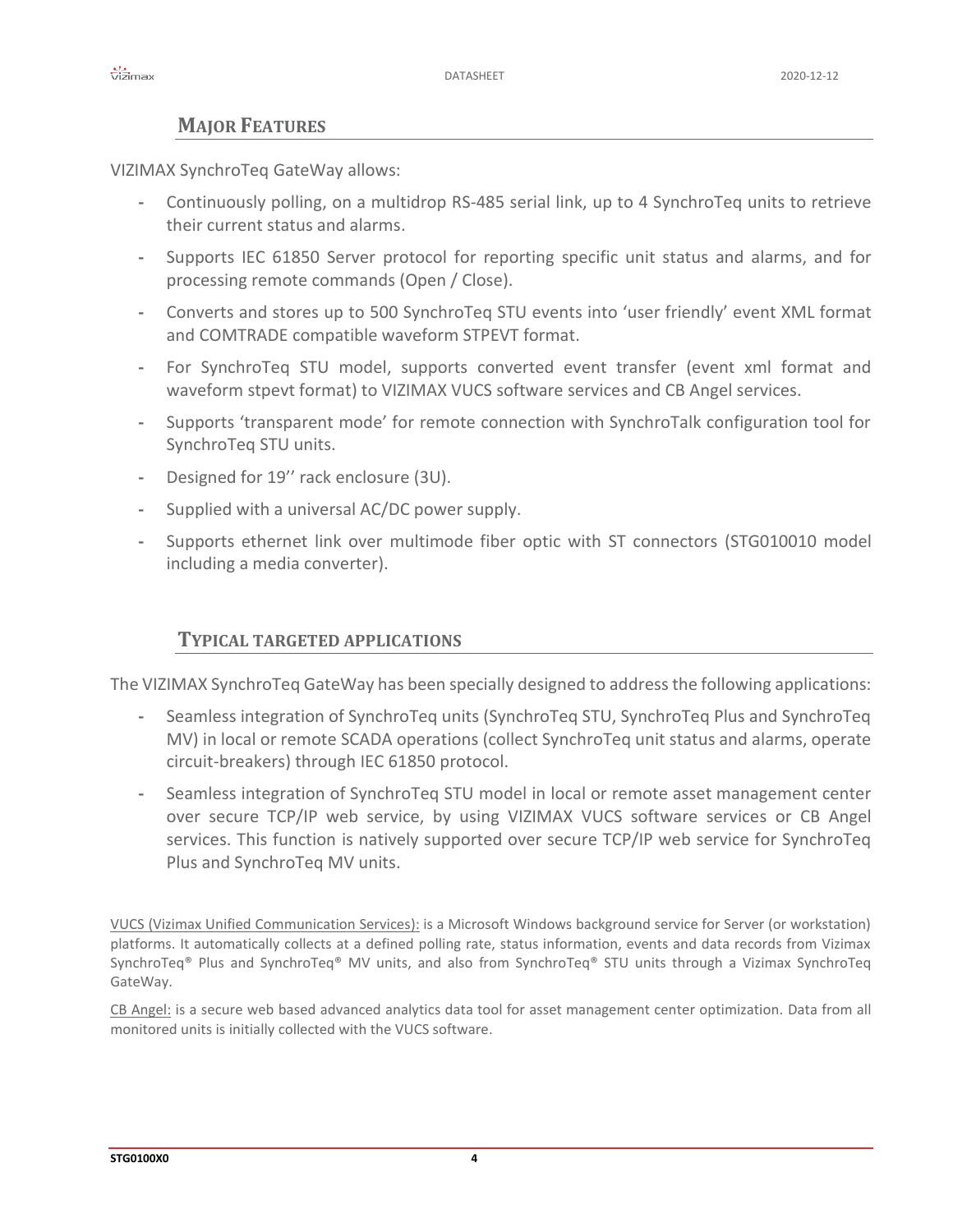## <span id="page-4-0"></span>**TECHNICAL SPECIFICATIONS**

#### <span id="page-4-1"></span>**COMPLIANCE AND CERTIFICATIONS**



<span id="page-4-2"></span>**TEST TYPE**

**STANDARDS**

<span id="page-4-3"></span>

| <b>Specifications</b>           |                       | <b>Standard Reference No.</b>  | <b>Value</b>                        |
|---------------------------------|-----------------------|--------------------------------|-------------------------------------|
| Temperature                     | Operating temperature | IEC 60068-2-1<br>IEC 60068-2-2 | $-40$ °C to $+85$ °C<br>(*see note) |
| range                           | Storage temperature   |                                | $-55$ °C to +125 °C                 |
| <b>Relative humidity (R.H.)</b> |                       | IEC 60068-2-30                 | 95% no condensation                 |
| <b>Maximum altitude</b>         |                       | IEC 61010-1                    | $2000 \text{ m}$                    |
| <b>Pollution degree</b>         |                       | IEC 61010-1                    | Level 2                             |

| <b>Specifications</b>              |                                              | <b>Standard Reference No.</b>                                                                        |
|------------------------------------|----------------------------------------------|------------------------------------------------------------------------------------------------------|
|                                    | Vibration                                    | Tests Fc: 10 to 150 Hz at 1.0G Behavior 1 sweep/axis<br>Endurance 20 sweep / axis<br>IEC 60068-2-6   |
| <b>MECHANICAL</b><br><b>STRESS</b> | Mechanical<br><b>Shocks</b>                  | Withstand $5g/11ms(3)$<br>Repetitive bump 10g/16ms (1000)<br>Response 15g/11ms (3)<br>IEC 60068-2-27 |
|                                    | Drop                                         | Drop 100mm Edge/Corner/Face (Drop & Topple)<br>IEC 60068-2-31                                        |
|                                    | <b>Radiated Emissions</b><br>30MHz-1GHz      | Class A (FCC part15: 2010 B, up to 2GHz)<br>EN55011 CISPR 11, IEC 60255-25, FCC                      |
| <b>EMISSION</b>                    | <b>Conducted Emissions</b><br>150kHz - 30MHz | Class A<br><b>EN55011 CISPR 11</b>                                                                   |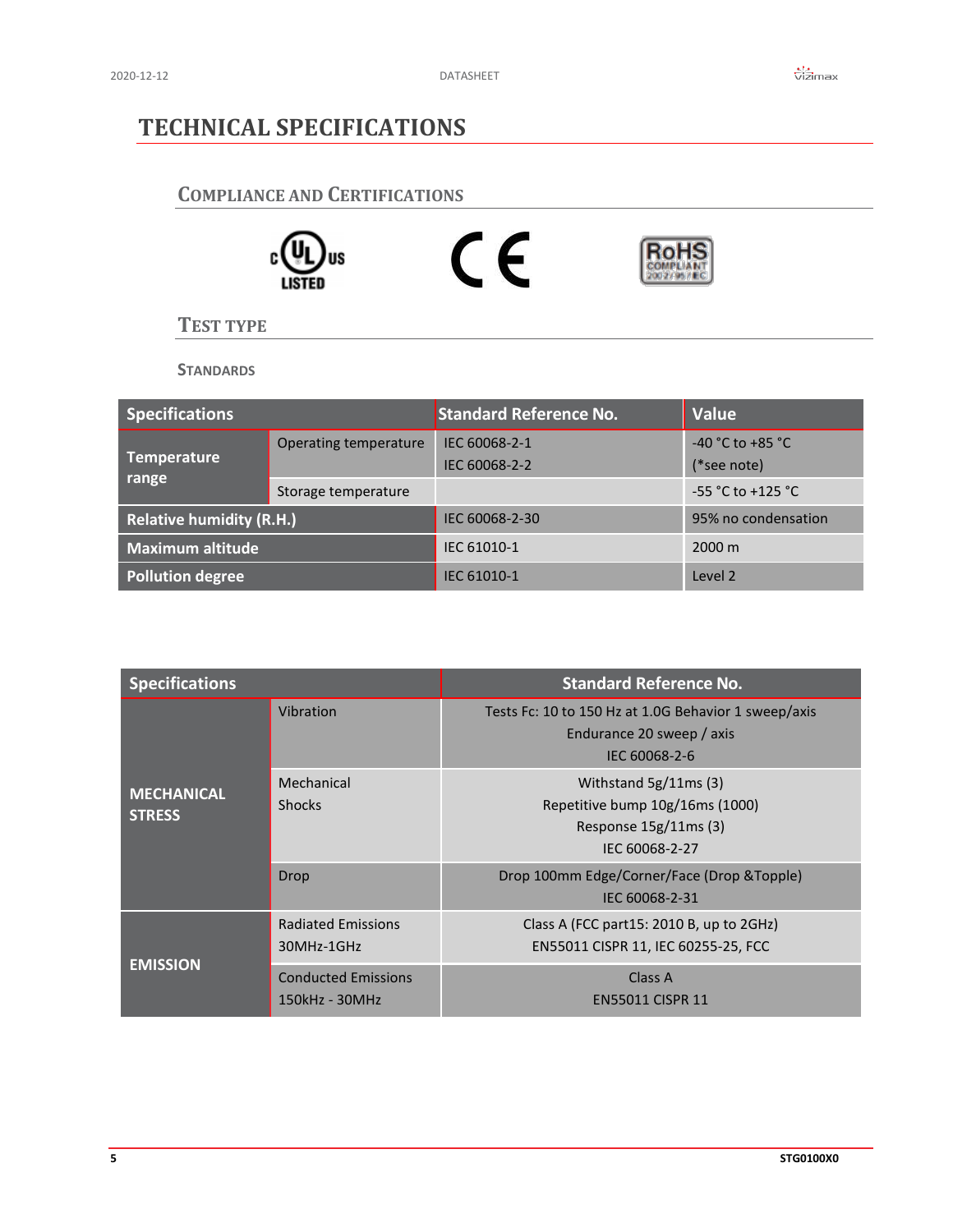| <b>Specifications</b>            |                                                  | <b>Standard Reference No.</b>                                                                                                                       |
|----------------------------------|--------------------------------------------------|-----------------------------------------------------------------------------------------------------------------------------------------------------|
|                                  | Radiated Immunity                                | a) 10V/m (80MHz - 1GHz) 80%modulated (1 kHz)<br>IEC 61000-4-3 lev.3 Crit.A, IEC 61000-6-5, IEC 60255-26                                             |
|                                  | Radiated Immunity                                | a) $10V/m$ (1.4 - 2.7GHz)<br>b) 3V/m (5.15 - 5.75GHz)<br>IEC 61000-4-3 Lev.3 Crit.A, IEC 61000-6-5, IEC 60255-22-3<br>IEC 60255-26                  |
|                                  | Conducted Disturbance<br>(cables)                | 10 Vrms (150kHz - 80 MHz) 80% modulated (1 kHz)<br>Mains, PE, COMM.<br>IEC 61000-4-6 Lev.3 Crit.A, IEC 61000-6-5, IEC 60255-22-6<br>IEC 60255-26    |
|                                  | Surge Immunity                                   | - Power = $+/- 2kV$ PE, 1kV L-L<br>- Ethernet = 2kV L/PE<br>IEC 61000-4-5 Lev.4 Crit.B<br>IEC 60255-22f-5, IEC 61000-6-5, IEC 60255-26              |
| <b>IMMUNITY</b>                  | D.C. Power Ripple                                | 10% UT - 10min.<br>IEC 61000-4-17 Lev.3 Crit.A<br>IEC 61000-6-5, IEC 60255-11, IEC 60255-26                                                         |
|                                  | D.C. Power Voltage Dip<br>& Interrupts           | a) Dips. 0, 40, 70% UT<br>b) Slow variations 60 sec. ramp<br>IEC 61000-4-29 Lev.3 Crit.B<br>IEC 61000-6-5, IEC 60255-11, IEC 60255-26               |
|                                  | Electrostatic Discharge:                         | 8KV Contact / 15kV Air Discharge.<br>Enclosure, USB (metal shell)<br>IEC 61000-4-2 Lev.4 Crit.B<br>IEC 60255-22-2, IEC 61000-6-5, IEC 60255-26      |
|                                  | <b>Fast Transient</b>                            | a) 2 kV 5kHz & 100kHz (Power Supply)<br>b) 4 kV 5kHz & 100kHz (Others)<br>IEC 61000-4-4 Lev.4 Crit.B<br>IEC 60255-22-4, IEC 61000-6-5, IEC 60255-26 |
|                                  | <b>Power Magnetic Field</b>                      | 30A-m continuous<br>300A-m short term<br>IEC 61000-4-8 Lev 4., IEC 61000-6-5, IEC 60255-26                                                          |
| <b>IMPULSE</b><br><b>VOLTAGE</b> | Impulse voltage 1.2 /50                          | 5KV 1.2/50 μs - 5000hm<br>IEC 60255-5 OVC CAT IV, IEC 61180-1                                                                                       |
| <b>INSULATION</b>                | Insulation dielectric                            | a) 2000VRMS All ports,<br>b) 1500VRMS Ethernet 100B/T<br>c) 500VRMS G_PPS input<br>IEC 60255-5, IEC 61180-1                                         |
| <b>SAFETY</b>                    | EN 61010-1 (European.<br>Community. Safety req.) | Complete evaluation performed by Regulatory Agency<br>IEC 61010-1 3rd edition                                                                       |

\*See Temperature Test performances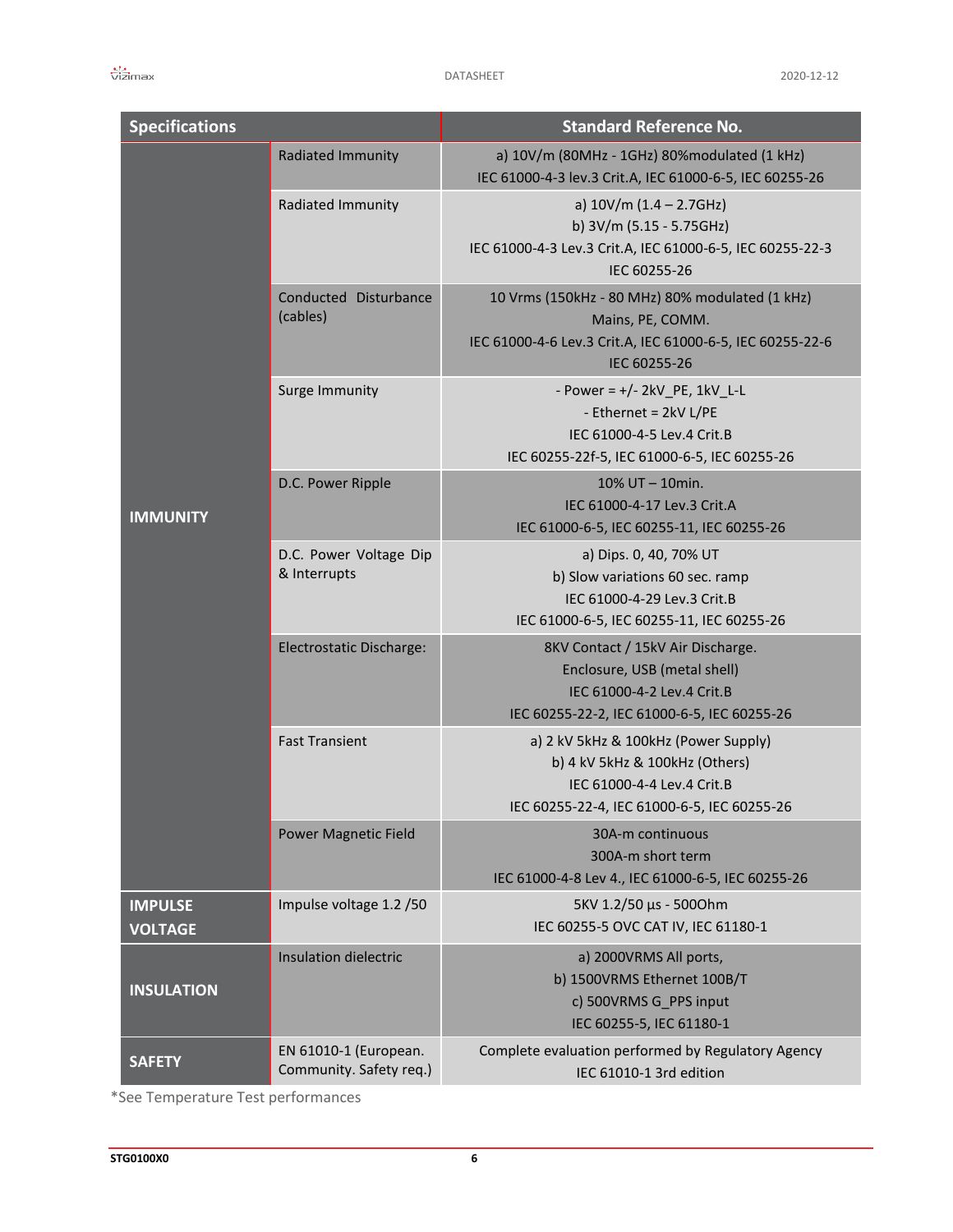#### **TEMPERATURE TEST PERFORMANCES**

<span id="page-6-0"></span>

| <b>Specifications</b>      |                                                           | <b>Standard Reference No.</b> | <b>Value</b>                                |
|----------------------------|-----------------------------------------------------------|-------------------------------|---------------------------------------------|
|                            | Operating temperature<br>For UL applications              | IEC 61010-1                   | $-40 °C$ to $+70 °C$                        |
| <b>Temperature range</b>   | Tested operating temperature                              | IEC 60068-2-2                 | $-50 °C$ to $+75 °C$                        |
|                            | Fiber<br>media<br>converter<br>optic<br>(STG010010 model) | temperature<br>operating      | $-10 °C$ to $+60 °C$                        |
|                            | Cold                                                      | IEC 60068-2-1                 | $-50$ $^{\circ}$ C (16hours)                |
| <b>Temperature testing</b> | Dry heat                                                  | IEC 60068-2-2                 | +70 ° C (16hours)                           |
|                            | Damp heat cyclic                                          | IEC 60068-2-30                | +55 $^{\circ}$ C at 95 % R.H.<br>(6 cycles) |

#### **POWER SUPPLY**

<span id="page-6-1"></span>The AC/DC universal power supply module is included with the STG0100x0 product.

| Parameter                                     | <b>Value</b>                                                                                                                                                                                                           |
|-----------------------------------------------|------------------------------------------------------------------------------------------------------------------------------------------------------------------------------------------------------------------------|
| <b>AC/DC Universal power supply</b><br>module | Frequency range: 50 / 60Hz<br>AC/DC input range: 85-264VAC or 90-375VDC<br>DC Output: 24VDC - 30W max<br>UPS is powered through the terminal blocks available on the DIN rail:<br>TB1: GND<br>$TB2: N/-$<br>TB3: $L/+$ |
| <b>Power consumption</b>                      | STG010000: typical 5W<br>STG010010: typical 8W                                                                                                                                                                         |

#### **COMMUNICATION PORTS**

<span id="page-6-2"></span>

| <b>Port</b>                 | <b>Characteristic</b> | <b>Value</b>                                          |
|-----------------------------|-----------------------|-------------------------------------------------------|
|                             | Interface             | <b>Multidrop RS-485</b>                               |
|                             | Function              | communication with up to 4 SynchroTeq units           |
| Serial port-RS485           | Connection            | Terminal blocks on the DIN rail:<br>TB6: RS-485 A     |
|                             |                       | TB7: RS-485 B                                         |
|                             |                       | TB8: Chassis                                          |
|                             | Interface             | 100Base-T (RJ-45)                                     |
| <b>Ethernet Port 1</b>      | <b>Function</b>       | Service port reserved for maintenance and programming |
|                             | Interface             | 100BASE-T (RJ-45)                                     |
| Ethernet Port 2 (STG010000) | Function              | Communication with local area network                 |
|                             | Interface             | Multi mode fiber optic 100BASE-FX with ST connectors  |
| Ethernet Port 2 (STG010010) | <b>Function</b>       | Communication with local area network                 |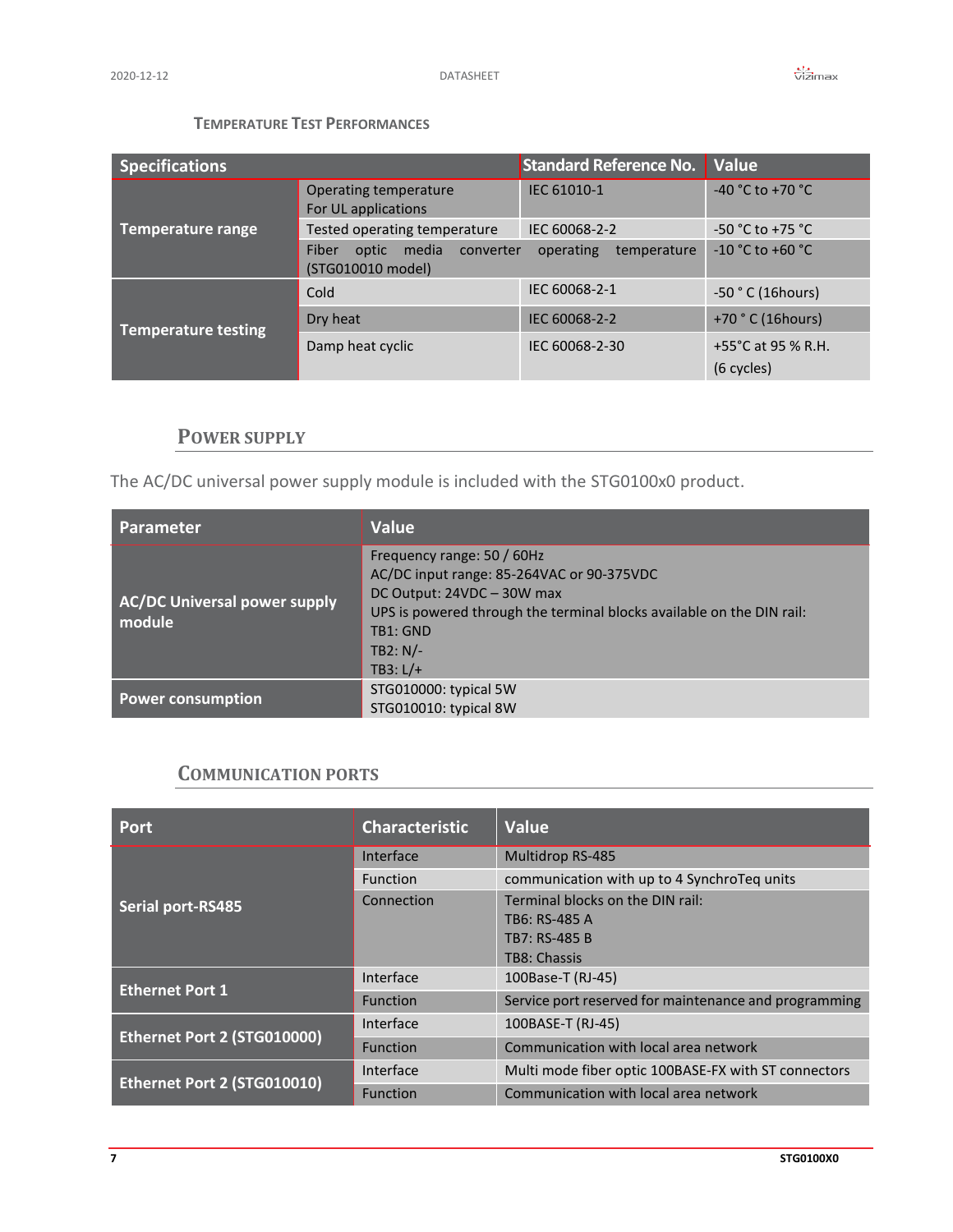#### **SYNCHROTEQ GATEWAY FUNCTIONS**

<span id="page-7-0"></span>The VIZIMAX SynchroTeq GateWay supports the following functions.

| $\overline{\mathsf{Task}}$                              | <b>SynchroTeg (STU)</b>                                                                                                                          | <b>SynchroTeq Plus &amp; MV</b>                                                                |  |
|---------------------------------------------------------|--------------------------------------------------------------------------------------------------------------------------------------------------|------------------------------------------------------------------------------------------------|--|
| <b>STGW to SynchroTeq</b><br>unit's connection          | Multidrop RS-485                                                                                                                                 |                                                                                                |  |
| <b>STGW to Master</b><br>station physical<br>connection | Ethernet port, over:<br>Copper link (STG010000)<br>or<br>Multimode fiber-optic (STG010010)                                                       |                                                                                                |  |
| <b>Configuration and</b><br>maintenance                 | Done through a PC equipped with<br>SynchroTalk software                                                                                          | Done through the SynchroTeg Plus / MV<br>Web interface and configuration tool (VCT<br>or STCS) |  |
| Data transfer                                           | Poll and publish current unit status and alarms under IEC 61850 protocol                                                                         |                                                                                                |  |
| <b>Command processing</b>                               | Process CB commands from IEC 61850 SCADA environment                                                                                             |                                                                                                |  |
| <b>Events and Waveforms</b>                             | Convert and store (up to 500 events) into<br>'user friendly' xml event format and<br>See note*<br>COMTRADE compatible STPEVT waveform<br>format. |                                                                                                |  |
| <b>Data transfer to VUCS</b><br>/ CB Angel              | - Converted events and waveforms<br>- Current unit status and alarms                                                                             | See note*                                                                                      |  |

(\*) These functions are natively supported over secure TCP/IP web service for SynchroTeq Plus and SynchroTeq MV units.

#### **SYNCHROTEQ GATEWAY CONFIGURATION**

<span id="page-7-1"></span>The VIZIMAX SynchroTeq GateWay is configured via an XML customization template provided with the STG0100x0 package.

| Parameter                                                 | <b>Method</b>                                                                                   |  |
|-----------------------------------------------------------|-------------------------------------------------------------------------------------------------|--|
| <b>STGW TCP/IP configuration</b><br><b>Ethernet ports</b> |                                                                                                 |  |
| <b>STGW to SynchroTeg units</b>                           | STGW configuration is done by editing an XML customization                                      |  |
| RS-485 serial link configuration                          | file (provided with the STGW package).                                                          |  |
| STGW web interface label configuration                    | Once edited, the customization file is loaded in the STGW unit<br>via the secure web interface. |  |
| IEC 61850 link configuration                              |                                                                                                 |  |
| IEC 61850 control (command enabling)                      |                                                                                                 |  |
|                                                           | IEC 61850 data mapping is done by using a dedicated ICD file                                    |  |
| IEC 61850 controls and data mapping                       | (Available commands and data may slightly differ depending on<br>SynchroTeq unit model)         |  |

**STG0100X0 8**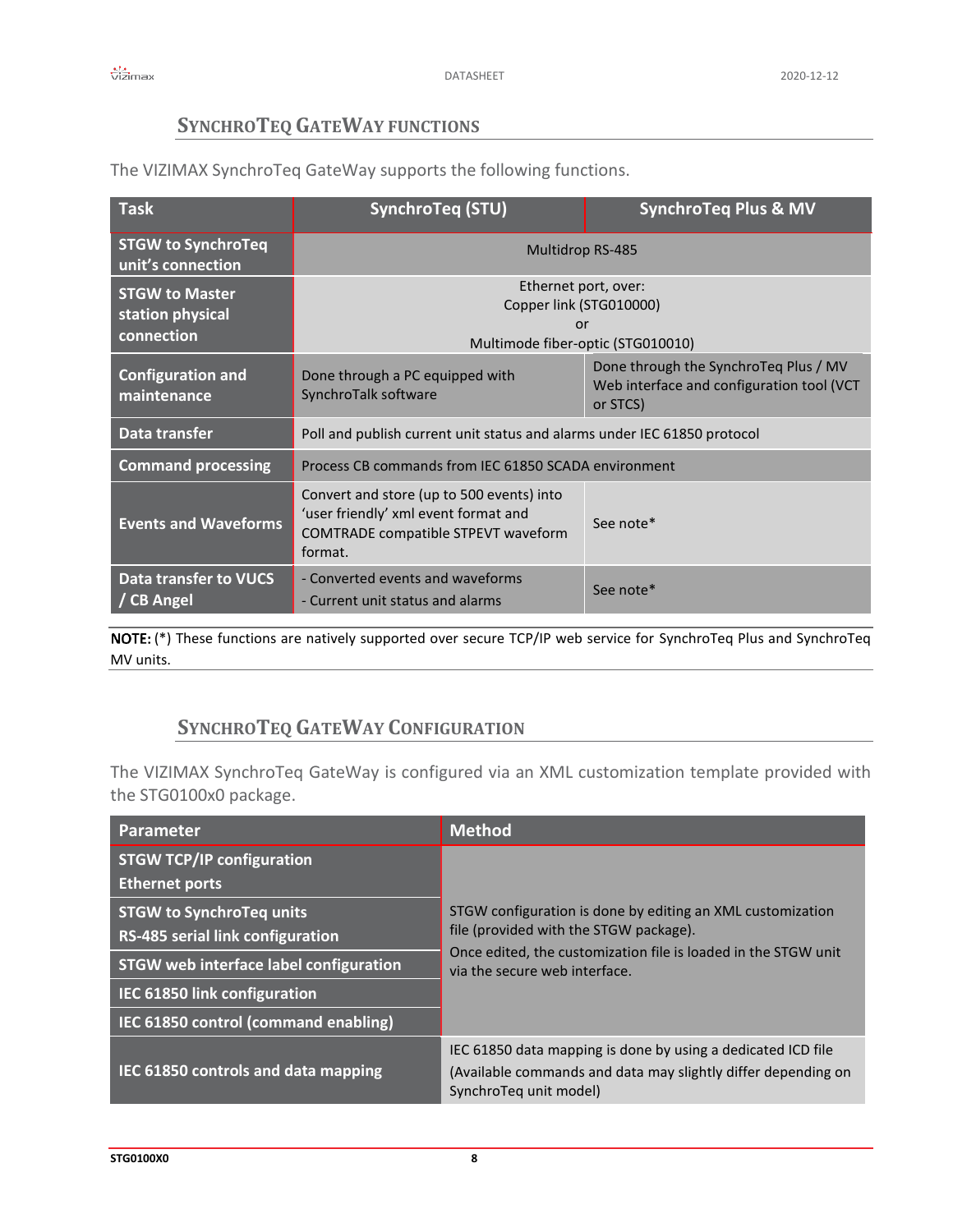#### **IEC 61850 DATA MAPPING**

<span id="page-8-0"></span>The STGW supports the IEC 61850 Server protocol.

The STGW 61850 IEDNAME is configurable in the customization file.

Each SynchroTeq unit is declared as a logical device (SYNCHROTEQ1 to SYNCHROTEQ4).

The status, alarms, measurements and controls (commands) for each logical device are reported using the following logical nodes as declared in the SynchroTeq GateWay 'IED Capability Description' (ICD) file:

- **C** LPHD is used for the STGW and SynchroTeq unit identification
- **XCBR** is used for the position and control of the C/B
- **MMXU** is used to report the network frequency
- **GGIO** is used to report the SynchroTeq alarms and analog measurements

Please refer to the SynchroTeq GateWay user guide (STG0100x0-UG) for a detailed description of the IEC 61850 data mapping.

The SynchroTeq GateWay datasets and reporting blocks are fixed. Please refer to the IEC 61850 Model Implementation Conformance Statement (MICS file) for details.

The STGW does not support GOOSE messaging.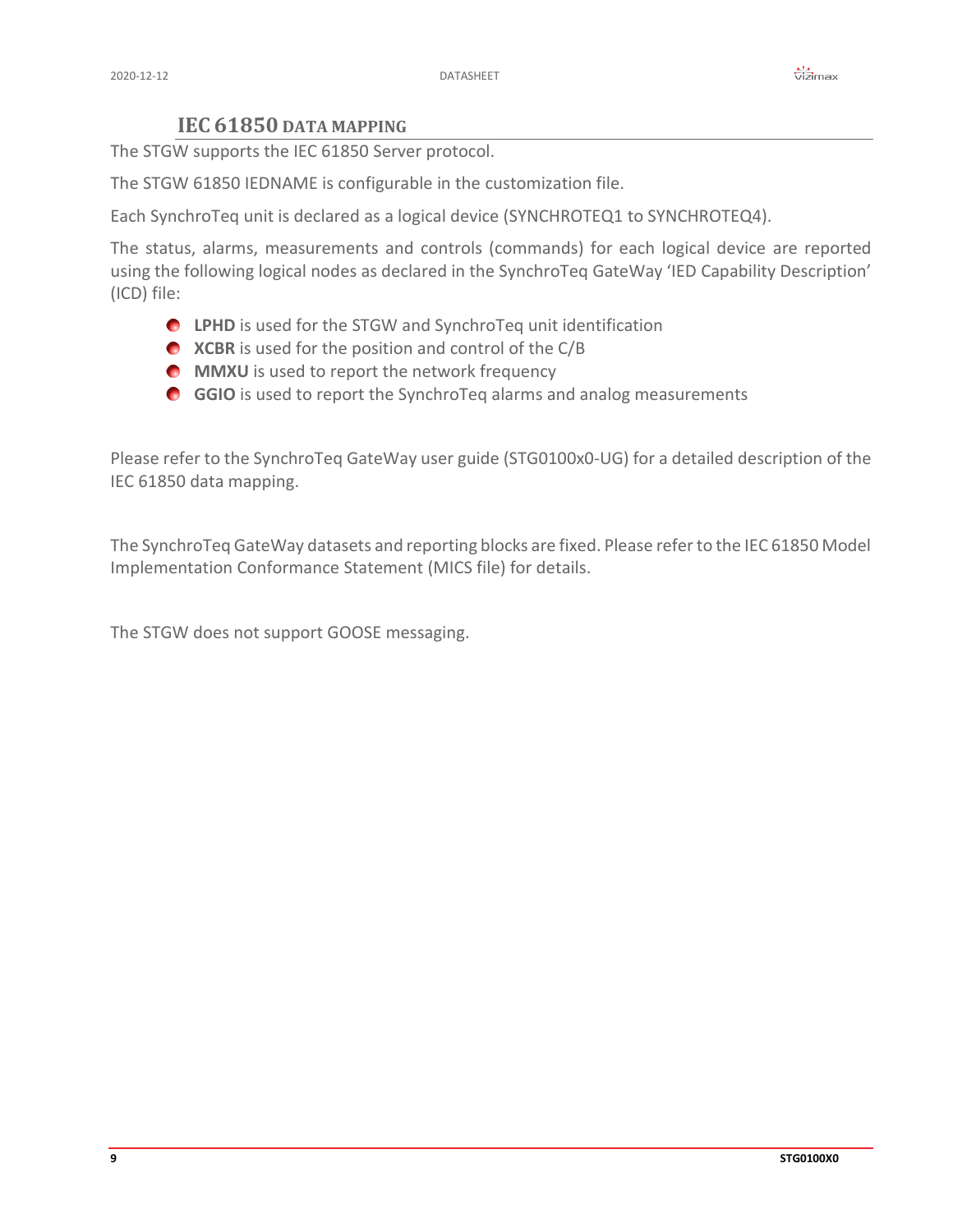# <span id="page-9-0"></span>**MOUNTING SPECIFICATIONS**

SynchroTeq GateWay is designed for 19'' Rack enclosure.

The Ethernet service port is available on the front panel.



#### **PHYSICAL DIMENSIONS**

<span id="page-9-1"></span>

| <b>Specifications</b> | <b>Value</b>        |
|-----------------------|---------------------|
| Width                 | 483 mm/19 in        |
| Height                | 3U: 132.5mm/5.22 in |
| <b>Depth</b>          | 134 mm/5.25 in      |
| Weight                | 3.9 kg (8.6 lbs).   |

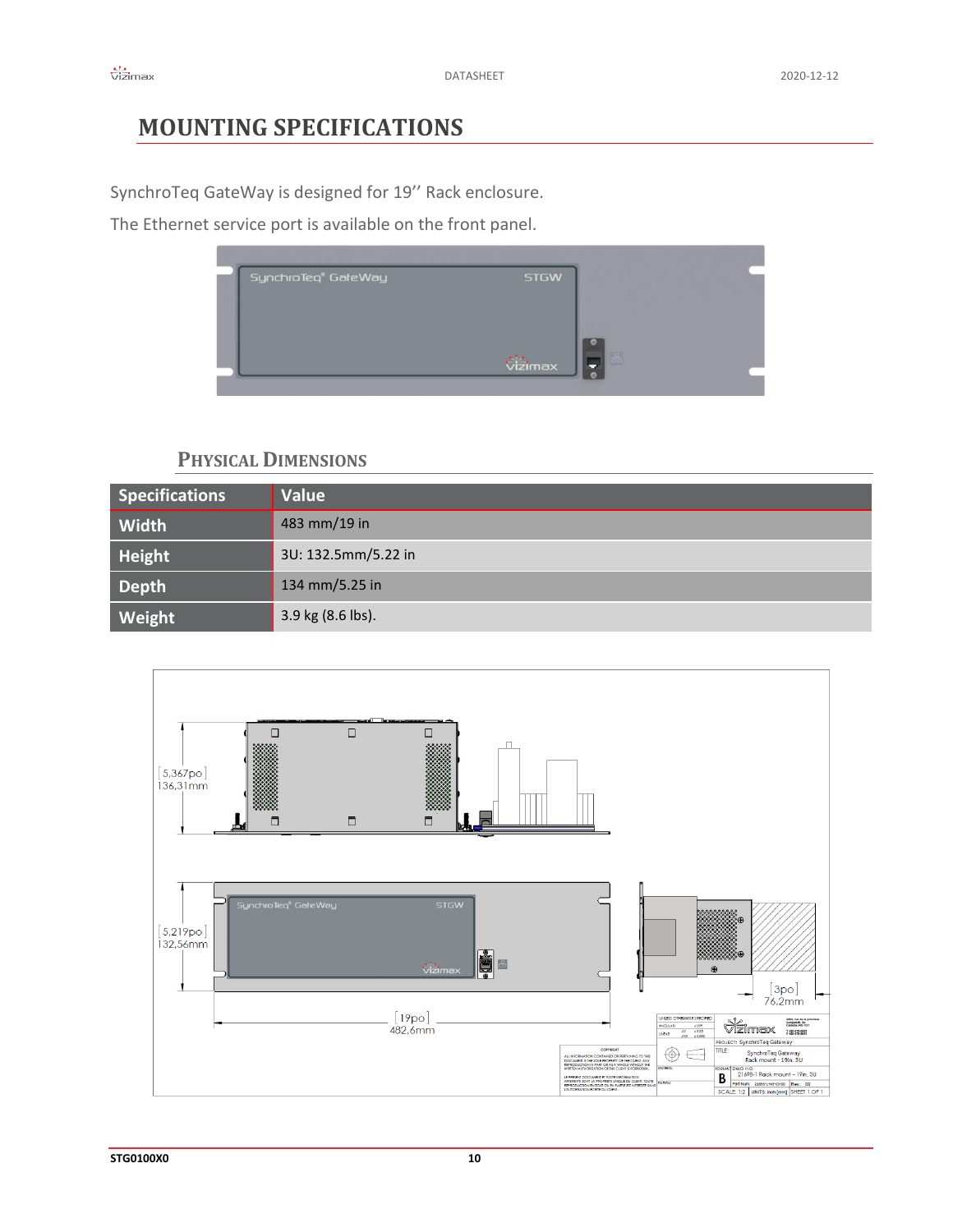A DIN rail (154mm / 6.0 in) installed on the rear panel supports the terminal blocks and the power supply module (STG010000 model).

The multi mode fiber optic media converter is also attached to the DIN rail for the STG010010 model.



(STG010010 model with media converter shown above)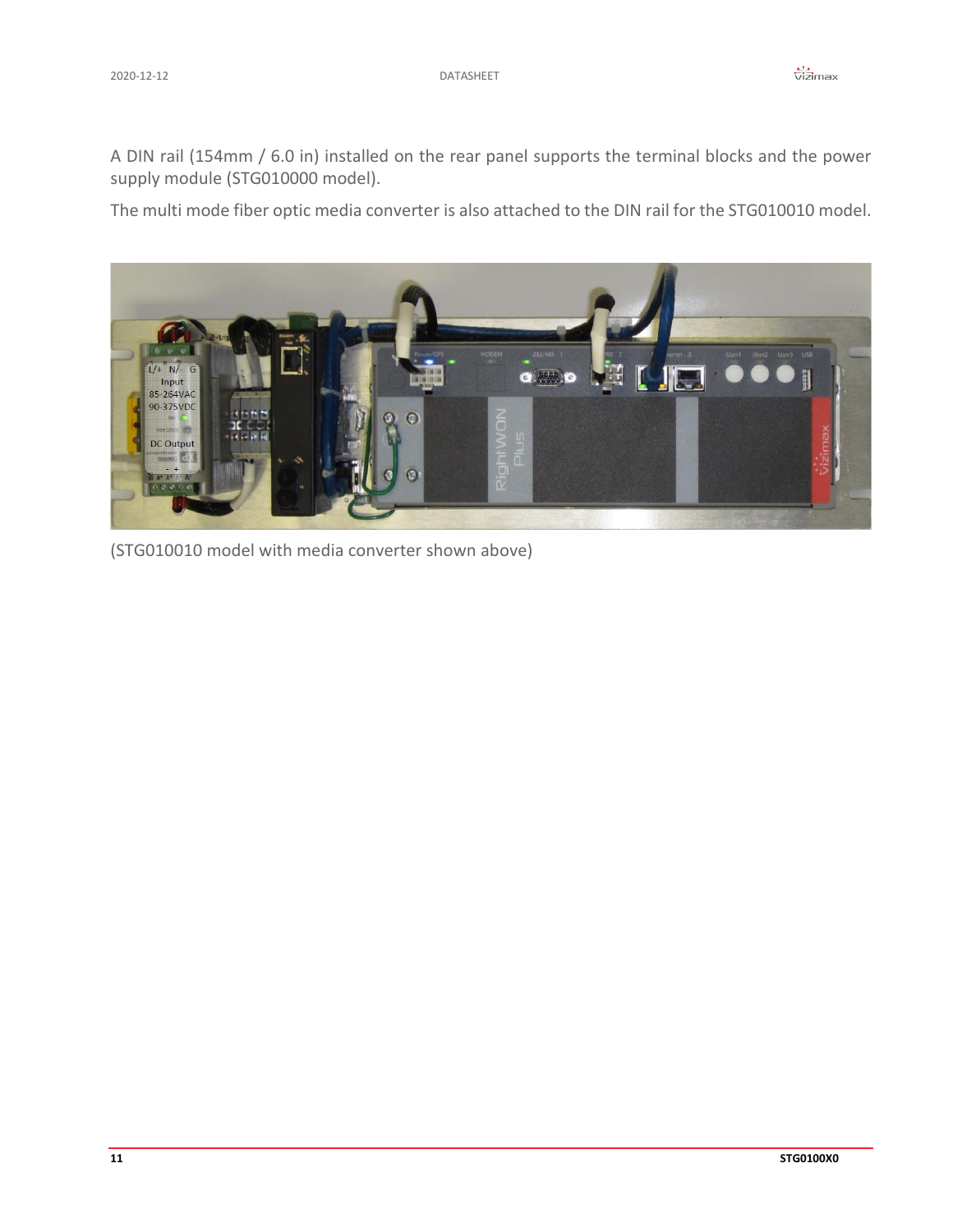## <span id="page-11-0"></span>**ORDERING INFORMATION**

**STG010000:** SynchroTeq GateWay includes: 1 x Ethernet user port 100BASE-T (RJ-45 connectors) +1 x Ethernet service port 100BASE-T (RJ-45 connectors) + 1 x RS-485 multidrop serial port,  $+1$  x Universal Power supply module,  $+1$  DIN rail supporting UPS and customer terminal blocks for UPS connection and RS-485 connections. Protocols IEC 61850 server - Temperature: -40◦ C to +75◦ C

or

**STG010010:** Same as STG010000 model, excepted the Ethernet user port is a multimode fiber optic 100BASE-FX with ST connectors (using an ethernet media converter 100BASE-TX to 100BASE-FX - Temperature: -10◦ C to +65◦ C).

NOTE: These specifications are subject to change without prior notice.